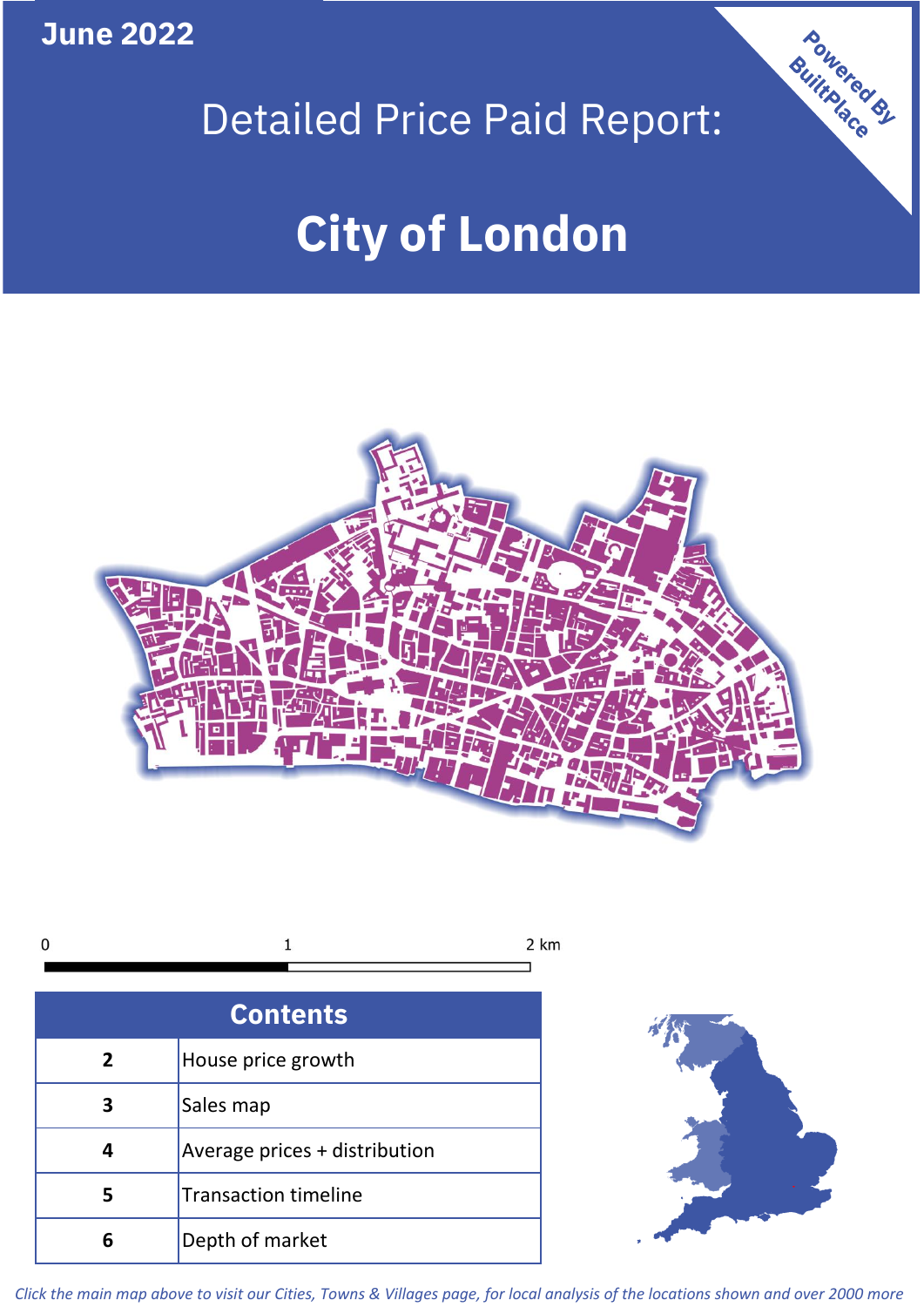#### **Headline Data**

|                     | <b>Current level</b> | 3 month | <b>Annual</b> | 5 year  | 10 year  |
|---------------------|----------------------|---------|---------------|---------|----------|
| <b>House prices</b> | £838,145             | 3.9%    | 14.3%         | $-2.5%$ | 61.1%    |
| <b>Transactions</b> | 149                  | $-5.1%$ | 50.5%         | 5.7%    | $-41.6%$ |

# **House Price Growth (April 2022 data)**

#### *Annual Change in House Prices*



House prices in City of London grew by 14.3% in the 12 months to April 2022 (based on 3-month smoothed data). By comparison national house prices grew by 10.7% and prices in London grew by 6.7% over the same period.

City of London house prices are now 81.0% above their previous peak in 2007, compared to +76.7% for London and +52.9% across England.



#### *Year-To-Date Change in House Prices, December to April*

Local prices have grown by 4.7% in 2022 so far, compared to a fall of 8.0% over the same period last year.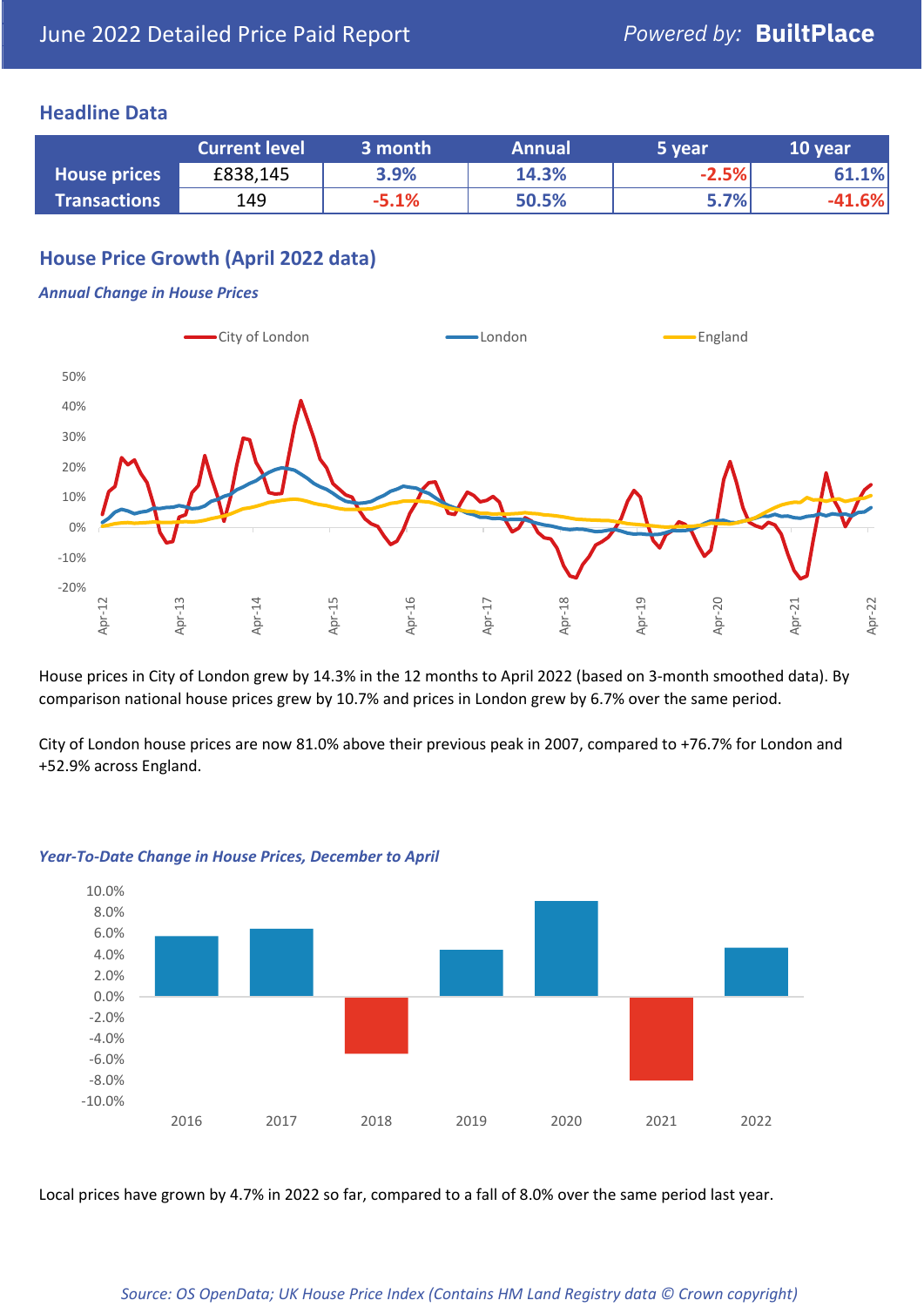# **House Price Map**

*12 months to April 2022*



*Each point is one postcode, coloured by the average value relative to all sales in this local authority (price bands are LA-specific quintiles).*

# **Map Key**

| Min      | <b>Max</b> |                            |
|----------|------------|----------------------------|
| Up to    | £525,000   | 1st quintile / lowest 20%  |
| £525,000 | £678,000   | 2nd quintile               |
| £678,000 | £818,000   | 3rd quintile               |
| £818,000 | £988,000   | 4th quintile               |
| £988,000 | and over   | 5th quintile / highest 20% |

*Source: OS OpenData; UK House Price Index (Contains HM Land Registry data © Crown copyright)*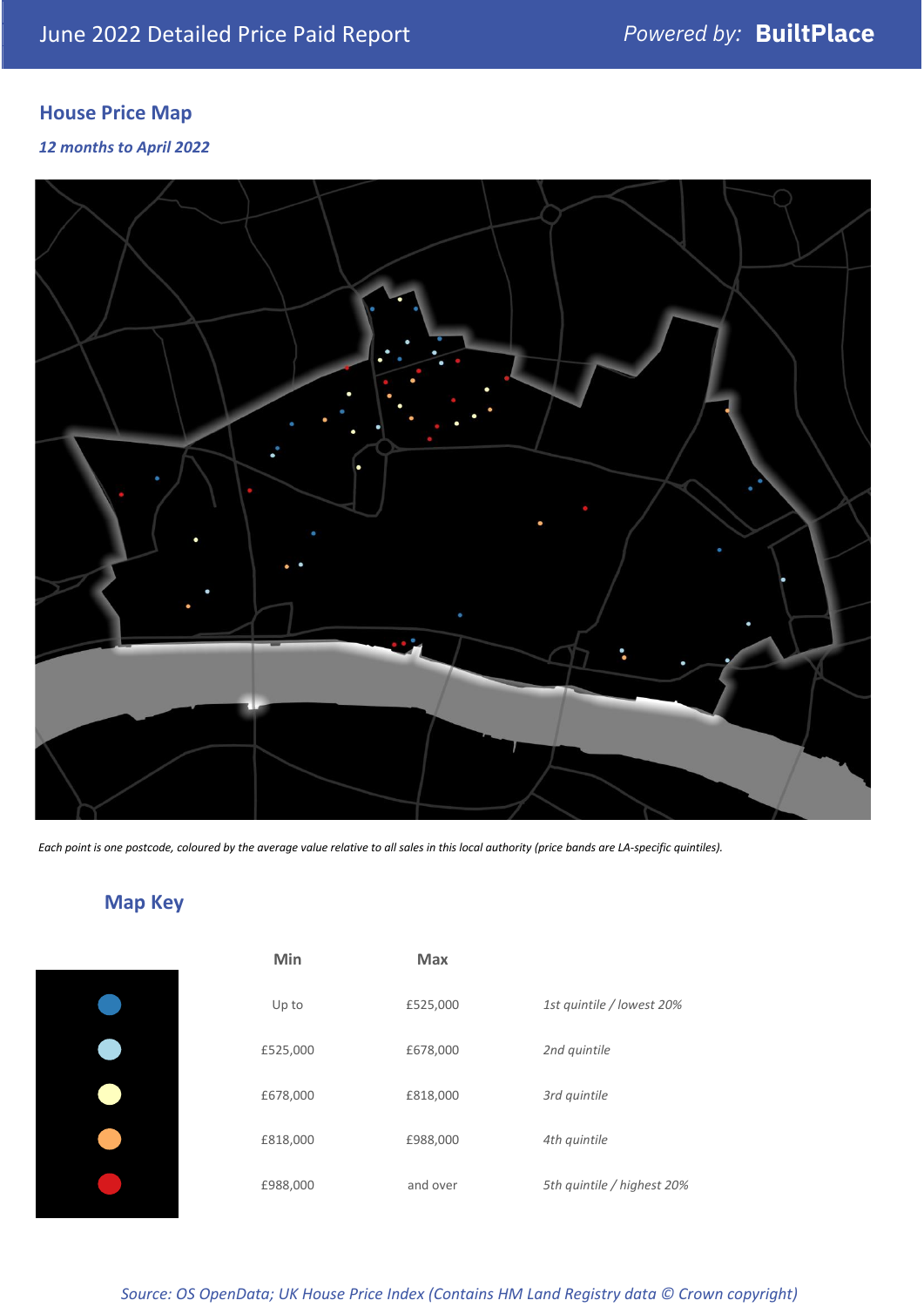## **Average House Price by Property Type**

#### *12 months to April 2022*



# **House Price Distribution by Year**

*All properties, by price band and calendar year (2020 = year to date)*

|                    | 1997 | 2002 | 2007 | 2012 | 2017 | 2019 | 2020 |
|--------------------|------|------|------|------|------|------|------|
| <b>Under £100k</b> | 22%  | 0%   | 0%   | 0%   | 0%   | 0%   | 0%   |
| £100-200k          | 60%  | 26%  | 2%   | 0%   | 0%   | 0%   | 0%   |
| E200-300k          | 16%  | 43%  | 17%  | 8%   | 0%   | 0%   | 0%   |
| £300-400k          | 1%   | 22%  | 28%  | 21%  | 0%   | 2%   | 0%   |
| £400-500k          | 1%   | 4%   | 21%  | 28%  | 7%   | 10%  | 13%  |
| <b>£500k-1m</b>    | 1%   | 5%   | 28%  | 39%  | 67%  | 68%  | 75%  |
| £1-2m              | 1%   | 0%   | 3%   | 4%   | 21%  | 15%  | 13%  |
| <b>Over £2m</b>    | 0%   | 0%   | 1%   | 0%   | 4%   | 5%   | 0%   |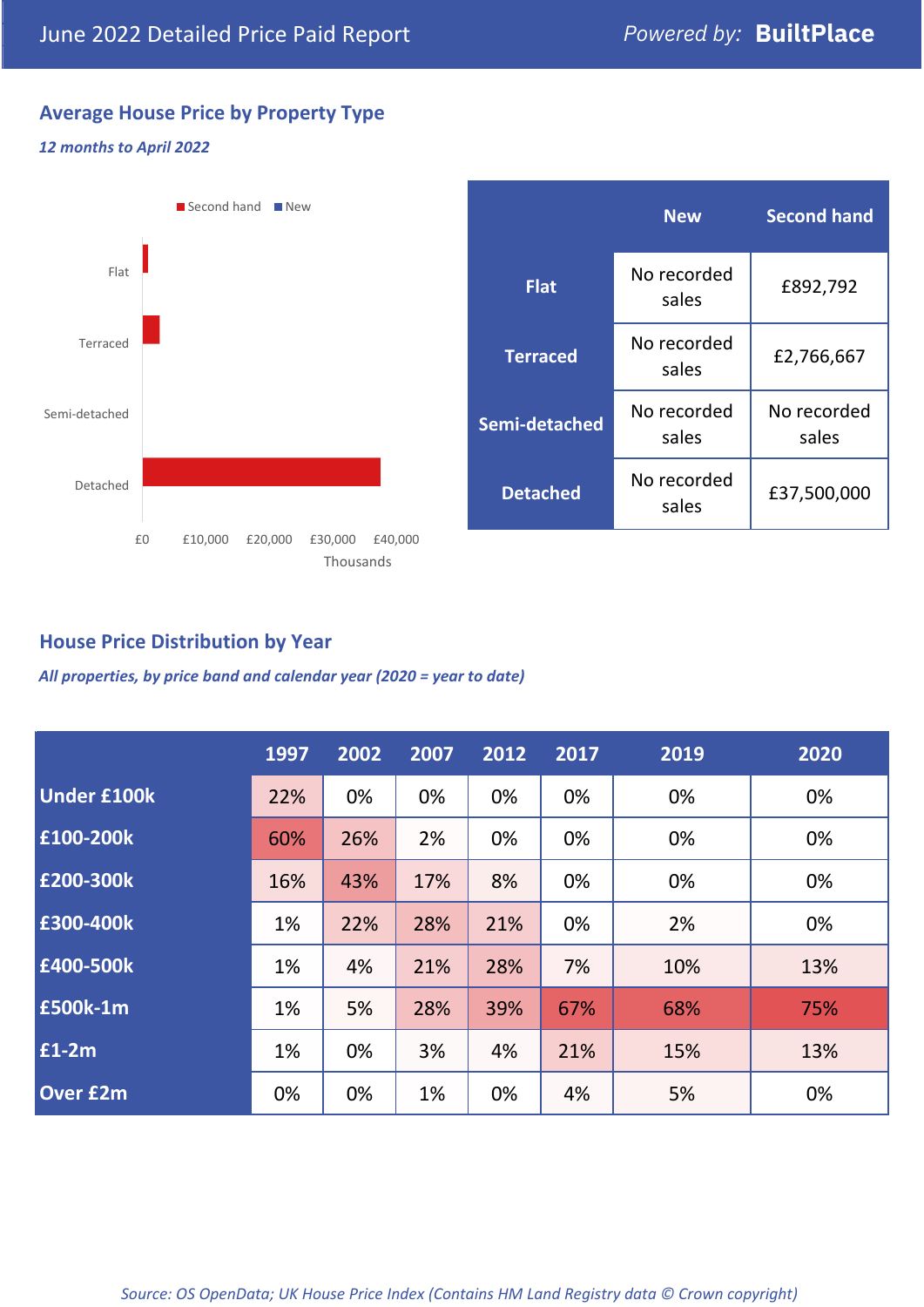# **Transactions (February 2022 data)**

*Annual Transactions, Indexed (2001-05 average = 100)*



There were 149 transactions in City of London during the 12 months to February 2022. This is 38% of the average from 2001-05 and suggests activity is significantly below pre-downturn levels.

Transactions in City of London have fallen by 53.9% since 2014, compared to changes of -21.3% for London and -7.7% for England.



#### *Cash and New Build Sales as % of Total, by Year*

*Note: The data on this page EXCLUDES transactions identified as transfers under a power of sale/repossessions, buy-to-lets (where they can be identified by a mortgage), and transfers to non-private individuals - i.e. it comprises only Land Registry 'A' data.*